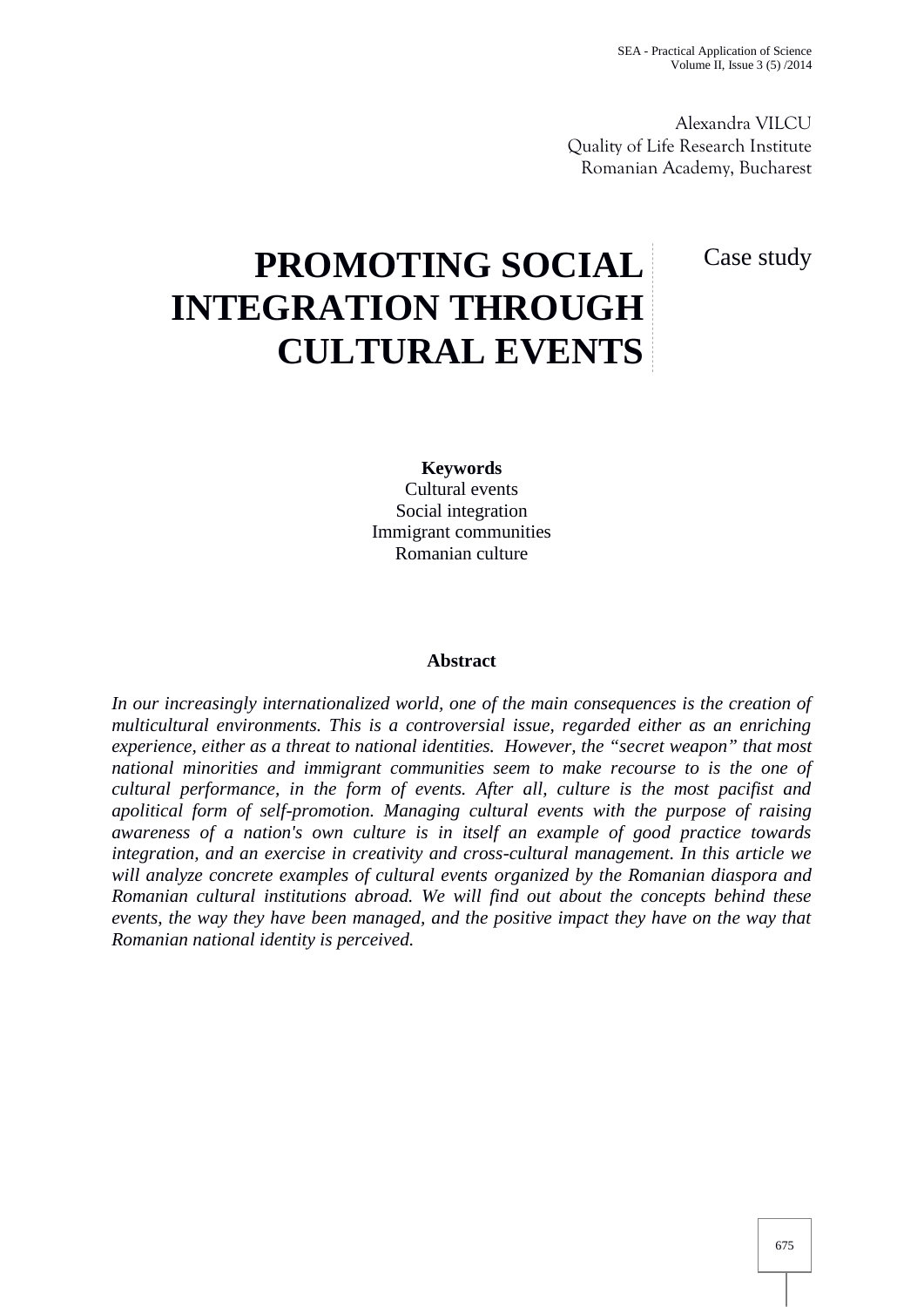#### **Introduction**

The departure point of this article has to do with one of the most representative social issues of today's society, which is immigration, and which has numerous consequences, on an individual level, as well as on the community level. And without a doubt, the biggest challenge for immigrant communities is to achieve social integration within their adoptive societies. The immigration process is usually generated by work or study opportunities abroad, and creating experiences that might not have been possible in the immigrant's home country. However, beyond the professional and economic advantages of immigration, or the formalities which give an immigrant a legal status in a new country, the social life of an immigrant or a community of immigrants is also at stake, and the issue is very complex. How are they being perceived by the local population? Are they accepted and respected? Do they enjoy equal rights and opportunities?

In the worst cases, the main obstacles towards social integration have to do with a variety of factors:

- The media spreading negative associations between some immigrant communities and erroneous stereotypes or criminality.
- The population of the host country viewing  $\bullet$ immigrants as a threat to their own professional opportunities.
- The long-term fear that a multicultural environment would jeopardize the local culture, and eventually the national identity of the host population.

Having mentioned culture, although cultural practice is the social manifestation less quantified by sociological data, it is also one of the primary tools used in order to invalidate any possible negative stereotype, by creating knowledge and acceptance, and ultimately leads to social integration. The cultural identity of an individual or a community is not about positive or negative consequences, or about superior and inferior characteristics, but simply about difference, acceptance and exchange.

Romania is one of the countries from which a large number of people have emigrated, mainly in search for work, and generally settled in older European Union member countries, as well as the United States of America and Canada. Moreover, several unfortunate stories of criminality, clandestine migration, but also caricatured cultural stereotypes, have given Romania and Romanian nationals a public image which does not do them justice, and is detrimental to our most important cultural values and to that part of the Romanian population who is living a respectable life abroad.

Consequently, this article has the purpose to explain how culture and cultural practice can help achieving social inclusion in the context of national

minorities, using examples from the activities of Romanian cultural institutions in Italy and the United Kingdom, which are two of the top destinations for Romanian emigrants. Last but not least, we will think about suggestions for further actions and methods of improvement regarding the visibility of these cultural practices.

## **The Challenges of Social Integration**

When we talk about social integration, or social inclusion, we talk about vulnerable categories (national or ethnic minorities being some of them), we talk about equal rights and opportunities and about all social categories being "able to participate as valued, respected and contributing members of society"(Salojee, 2003). Social inclusion covers several areas of everyday life, it is an ongoing process, and complex sets of social policies have been created in this respect. The term has entered current use during the past few decades, simultaneously with the ever-increasing diversity and stratification of modern societies.

In his paper entitled *Social Inclusion, Anti- Racism and Democratic Citizenship*, author Anver Salojee is establishing four basic elements of social inclusion, named "cornerstones" (Salojee, 2003), towards which the process must aim at:

- Valued recognition namely, respect and recognition for all social groups outside the mainstream society, as well as support for those members of society who are sensitive to cultural issues and differences.
- Human development minority groups must have the right to be involved in the decision-making process of the society, especially the ones affecting them directly, as well as the families and communities to which they belong.
- Proximity aiming towards diminishing moral, as well as physical barriers. Members of different communities should not be afraid to approach each other and interact freely and trustingly.
- Material well-being: providing the necessary resources for all people to support themselves and participate in all aspects of social and community life.

In our case, we shall focus on national minorities and the use of culture for the purpose of achieving social inclusion. As seen above, we have an outlook of an ideal socially-inclusive society, with its four pillars. However, some of the major negative characters, which are bound to induce fear and/or rejection into the mainstream society are the media, which often operates under the slogan "bad news is good news", hence being more inclined to broadcast negative news associated with immigrant communities, and, as a consequence, also the political class, which presents immigrant communities and their "bad deeds" as a weak spot of society, which, presumably, they will do anything to keep at bay.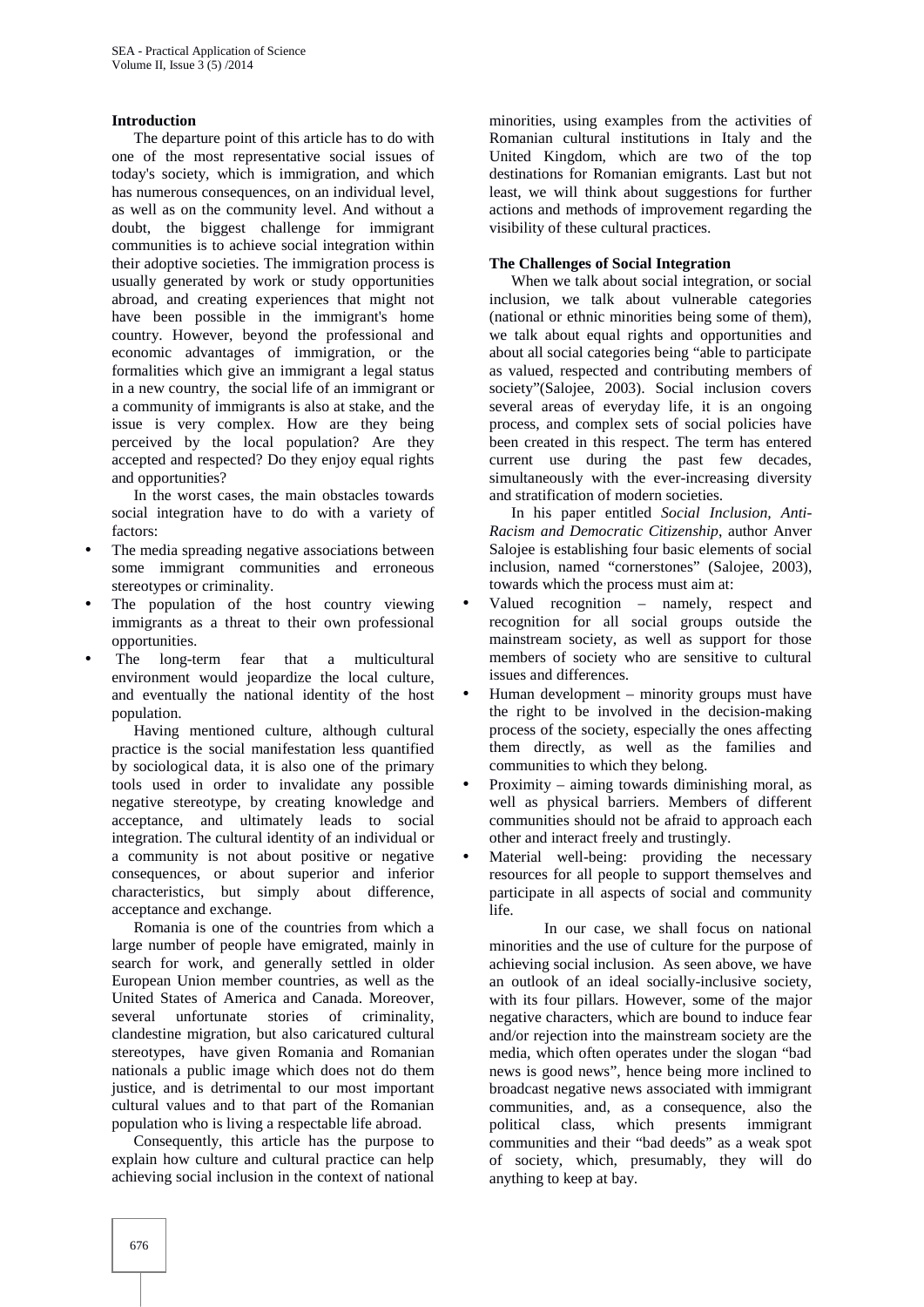But, are things really that bad? Are these issues really impossible to be worked around? Or is it more like a vicious circle made of hostility at its most basic level of everyday life, which also causes more negative consequences felt in all aspects of minorities' behaviour?

When an individual chooses to live in a different country from his country of origin, he will gain a more open perspective of the world, which will result in a multi-dimensional cultural identity. In the book *Cultura și valorile morale în procesul de globalizare (Culture and Moral Values in the Process of Globalization),* author Elena Cobianu (2008) offers an insight precisely into this aspect of cultural identity and the changes it can go through in relationship with globalization or through the process of migration, which is, in itself, also a product of globalization. The hallmarks of national identity, such as language, traditions, lifestyle, or social behaviour, are at risk of gradual loss when  $\bullet$ the subject comes into contact with different cultures. Therefore, both the host population and the immigrant communities feel the need to defend their specific cultural values. Sometimes, there are some cultural values being borrowed by an immigrant from the host population. However, in the cases in which the subject has a solid knowledge and a deep respect towards their own national culture, the desire to preserve and defend it will grow. This is particularly applicable when the society of the host country is striving to create a culturally homogeneous population, but also when it is being met with ignorance at best, or with hostility or racial discrimination at worst. Although she refers to the relationship between European values and national cultural values, Elena Cobianu's words could also be applied to any type of intercultural interaction: "it is a long-term, difficult process, more so when people's diversity brings into focus their national specificity.' (Cobianu, 2008).

Still, these displays of each community's national cultural values do not have to take the shape of clashes of cultures or power struggles, but rather of an exchange of information. It should not be a mere process of letting "outsiders" communities into the host society and tolerating them, or simply being granted formal permission of residence and a set of rights within this society. By the same token, immigrant communities should not see this opportunity for an aggressive assertion of their own values, or the creation of closed-off social clusters. The interaction between the native population and immigrant communities should come off as an intercultural dialogue in a (more or less) multicultural society – it is about learning about each other, asking relevant questions and being prepared to listen, understand and respect the others and their culture.

# **Romanian Outbound Migration and Romanian Cultural Institutions Abroad**

As a fair number of Romanian nationals have emigrated in search for better professional opportunities or a better quality of life abroad, the inevitable consequence is the creation of solid Romanian communities in several European and<br>North American countries. Regarding general North American countries. migration tendencies, sociologist Dumitru Sandu has identified three major time and space phases in Romania's recent history, until year 2006 (Sandu, 2010):

- $1990 1995 3\%$  emigration rate; of the total number of departures, 5 countries were exceeding the 7% percentage: Israel, Turkey, Italy, Hungary and Germany.
- $1996 2001 7%$  emigration rate; to the countries of the first phase, migrants start choosing Canada, the United States of America and Spain.
- $2002 2006 28%$  emigration rate; this phase is marked by the free circulation within the Schengen area, causing a massive concentration of temporary work migration, the main destinations being Italy and Spain.

To these first three time slots, a fourth phase must be added. It is represented by the year 2007, representing Romania's integration in the European Union. Moreover, we could take an extra step, as the year 2014 is another turning point, when all European Union countries were obliged to abolish all work restrictions for Romanian and Bulgarian workers. This has caused a further increase in the migration outflow, especially towards previouslyrestricted EU countries, such as the United Kingdom.

Consequently, we shall use for analysis two of the countries that have been most targeted by Romanian immigrants. One of them is Italy, which has been frequently chosen as a destination since the 1990s, mainly because of linguistic and cultural similarity, and also relative closeness in space. The other country is the United Kingdom, which, due to the previously-applied strict immigration policies, and also to its excellent reputation in the academic and professional department, has always been perceived as an ideal destination. In addition, we must also mention the fact that, because of being highly selective about releasing visas and work permits in the past, the British state had managed to keep a high standard when it came to immigrants, high-skilled immigrants being obviously preferred. On the contrary, Italy, which has not had as many restrictions and such specific policies, has been targeted also, if not mainly, by immigrants of a medium to low level qualifications, but which, on the other hand, has the tendency to value Romanian traditions and social practices to a higher extent.

Therefore, the first cultural institution chosen for analysis is Accademia di Romania (www.accadromania.it), situated in Rome, it is a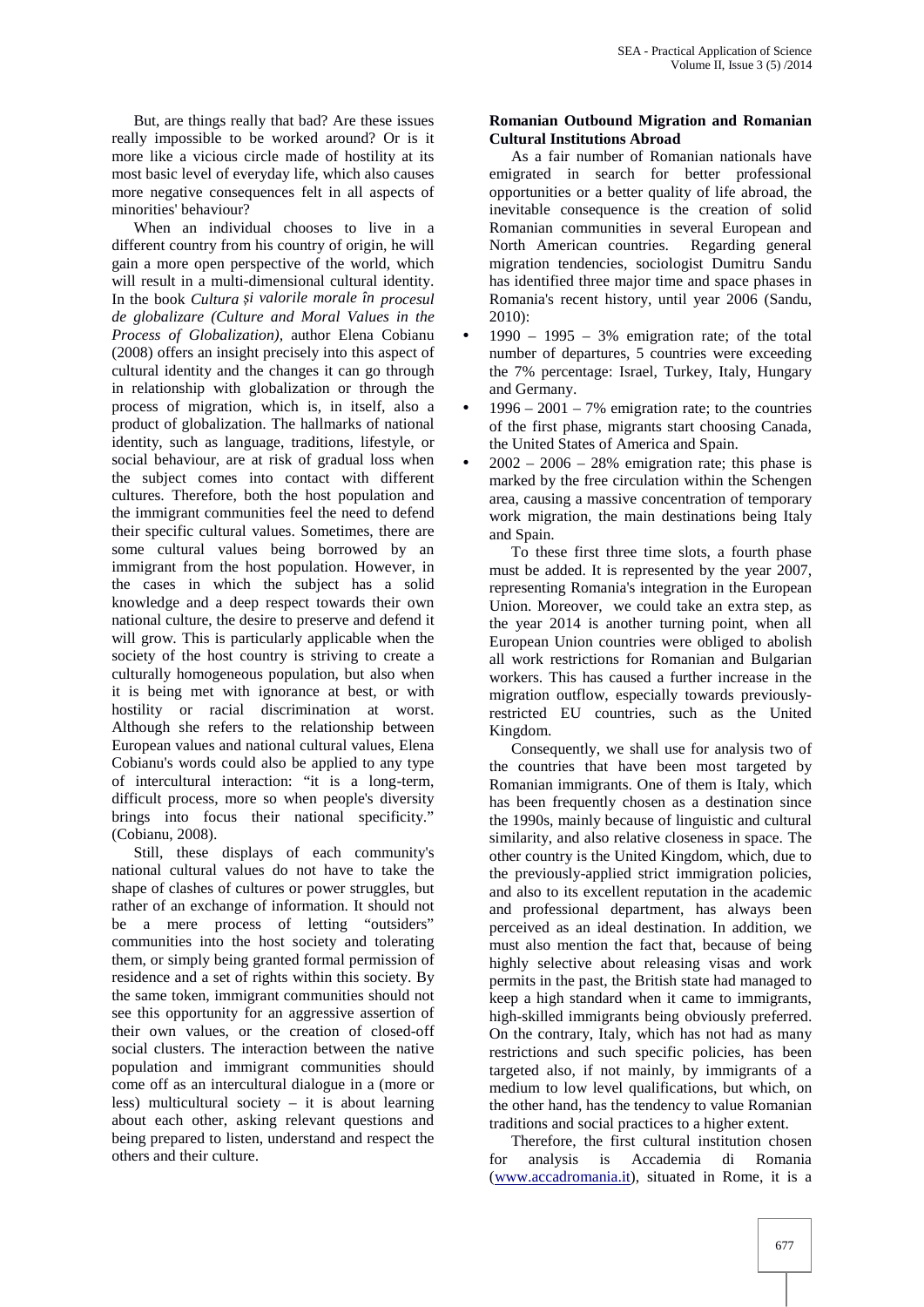cultural institution of an ancient tradition. It was founded in 1920, when archaeologist Vasile Pârvan and historian Nicolae Iorga approved the creation of Romanian Academies abroad, starting with Paris and Rome. Its main institutional aim was to offer brilliant scholars the possibility to improve their studies, specifically in the field of humanistic sciences, such as literature and languages, art or history. During communist times, the activity of the institution ceased, and later limited itself to being a Romanian books library. However, in 1990 it was reopen, with the same mission of selecting and rewarding worthy scholars through the "Vasile Pârvan" doctoral and post-doctoral scholarships. Furthermore, after 2003 and the foundation of the Romanian Cultural Institute, Accademia di Roma also took over the role of the main promoter of Romanian culture on the Italian territory.

In addition, Romanian culture started to establish itself in the United Kingdom at a later date. As mentioned above, the Romanian Cultural Institute (ICR) was established in 2003, and its London branch started being projected in 2004, and was opened to the public in 2006. As the mission of the Institute is described on its website (www.icrlondon.co.uk), it can be perfectly applied to both of these institutions, and also to their equivalents in other countries. The activities cover those of a diplomatic mission, a cultural management unit, an artistic and PR agency, and a center for research and documentation, being "Romania's main arm of cultural diplomacy", as described on the aforementioned website.

Indeed, this proves what complex tasks such institutions have. Experienced professionals must be informed and select past and present Romanian cultural values and promote them in an attractive way, for different audiences and objectives. The first and most evident objective is to offer Romanian immigrants a closer connection to "home", whereas the second and most "delicate" objective is to present the native population of their country of residence a positive and high-value image of Romania, as opposed to the negative or distorted image often presented by the media. After all, culture is that pacifist weapon which often proves itself to be more successful than politics when it comes to bridging individuals and communities of different nationalities.

# **Intercultural Competencies and Cultural Diplomacy: Theoretic Principles and Practical Examples**

Cultural diversity, or the multicultural environment, represents the foundation upon which cultural diplomacy is built and supported on a regular basis. Nowadays, multiculturalism is a very present reality in the modern western world, and societies such as the Central and Eastern European ones are following. Great Britain has an extensive

experience of this kind, due to the population of former Commonwealth countries, who have been present on the country's territory for generations. By contradiction, countries such as Italy have only started to deal with these issues in the past two decades. However, between countries and between the various communities within a nation-state, cultural differences should be regarded as something to be discovered and celebrated, instead of being feared and hated.

In the book *Public and Private Cultural Exchange-Based Diplomacy: New Models for the 21st Century*, based on the Salzburg Global Seminar of 2012, we are given four dimensions of diversity (Szanto, 2012):

- audiences
- genres
- scales of organization
- nature of interactions and power relationships.

Although, in the case of Romanian communities abroad, the main, obvious priority is to raise awareness to Romanian culture, there are several aspects to be taken into account. Arts and activities should be selected in a diversified way, to embrace the various art forms, and to offer balance between classic and modern art and culture, in order to attract various types of audiences, and to offer a broad insight into Romanian culture.

Unfortunately, the knowledge that mainstream categories of foreigners often have about Romania consists of a few dissociated images from different moments in history, or the linguistic resemblance in the case of Italy. However, there is nothing congruent or consistent in these images. Therefore, the role of cultural institutions is to show that Romanian cultural identity is so much more, and has much more substance.

The concept of identity has been extensively defined and used in various domains, such as psychology, sociology, anthropology, and many others. Simply put, we could define identity as the sum of physical, behavioral, and spiritual traits which are particular to us as individuals, but also common with other people who are similar to us, creating collective identity. A Romanian citizen living abroad, whilst having his own individuality, he / she will also possess a bigger or smaller proportion of typically Romanian social and cultural values, which could either create distance or create closeness towards the adoptive society population. And this fact is eventually decided by the level of mutual acceptance which is present, or which can be encouraged through cultural practice. In his book *Schimbare sociala și identitate socioculturala (Social Change and Sociocultural Identity),* Horațiu Rusu presents various classical theories, which are still actual in the present day (Rusu, 2008). Of these theories, the theory of Wilhelm Wundt stands out, as "the individual spirit is identifiable with the collective one, and it is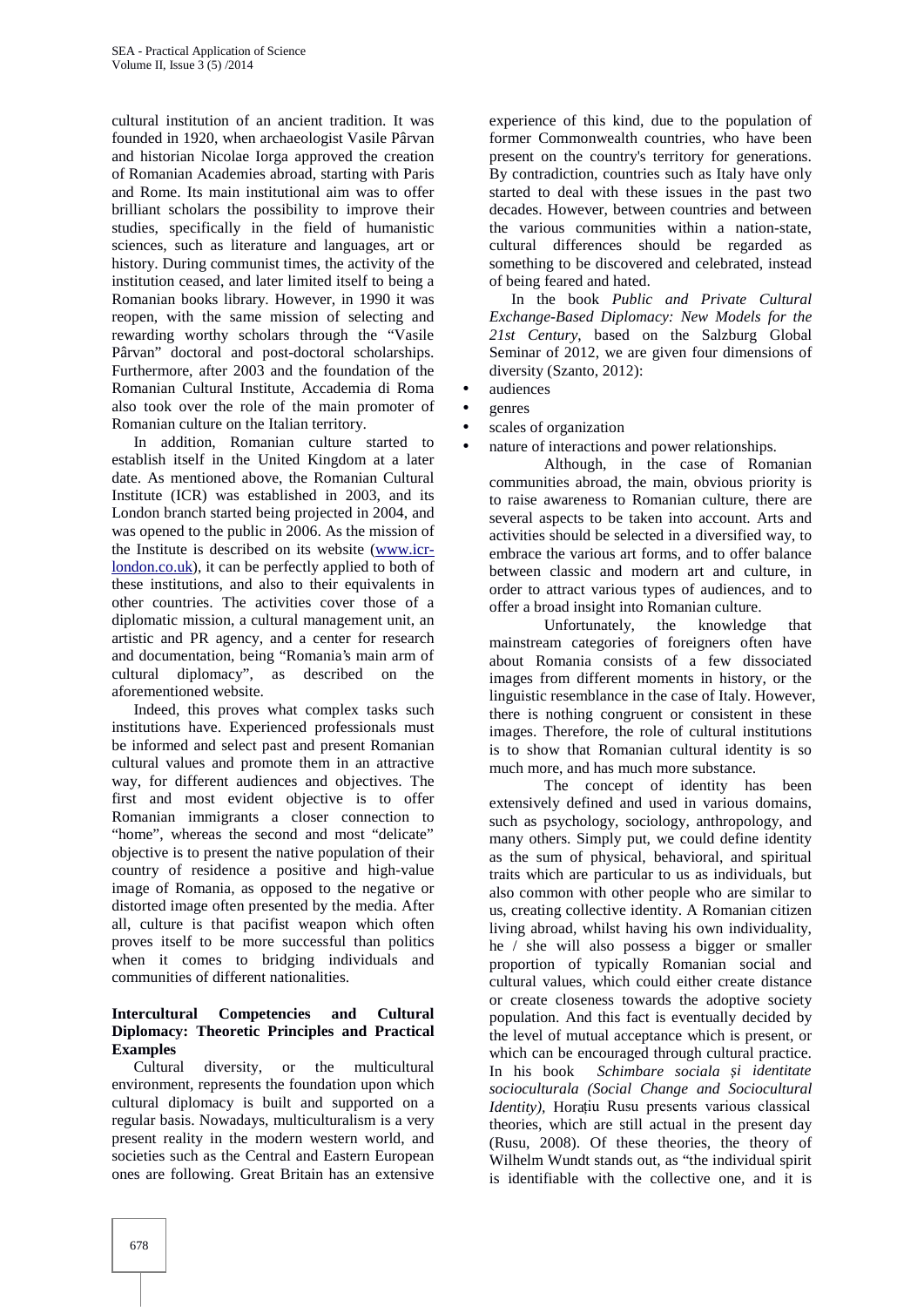reflected in manifestations such as language, myths, religion or traditions, which are only possible in a community of individuals" In addition, Emile Durkheim sustains that identity is independent of the living conditions of the individuals, and it remains such at its core, regardless of the circumstances. Therefore, this means that also the core identity of the Romanian national abroad should have a stable, immutable component, which is thoroughly known and respected by ourselves in the first place.

So, what does Romanian cultural identity entail? Who are we, culturally speaking? And most of all, how can we relate to the "others" and consequently become integrated in our new society?

- Social integration starts with presenting oneself in the best light, but also with being offered the right support by the new society and its authorities. For example, Romania has had an established presence at the London Book Fair 2014, and also the Horniman Museum and Gardens of London has organized, in partnership with ICR London the exhibition "Revisiting Romania: Dress and Identity" - all dedicated to Romanian traditions, crafts and costumes.
- Social integration is communication, including through language and literature. Each of these Romanian cultural institutions offers access to language courses and Romanian literature, translated into the language of the host country.
- Social integration is discovery, but also experiencing entertainment in the process. Performing arts also has its well-deserved spot in the institutes' programming strategy. Events and programs such as "Eccellenze romene nell'arte teatrale e cinematografica" ("Romanian Excellences in Theatre and Film Art"), or the theatre and dance projects organized by the ICR in London, have not only brought to the Romanian public abroad legendary names of our stage and screen, such as Maia Morgenstern, Marcel Iure , and many others, but have also been a platform for encounter and exchange between the artists of the different countries.
- Social integration means to exchange information and learn about each other's similarities and differences. One example is the one-day study seminar organized by the Accademia di Romania, entitled "Restauro: l'Italia e la Romania a confronto" ("Restoration: Italy and Romania in Comparison"), a niche event targeted at professionals of art and architecture, tackling topics such as the influence of Italian art over the Romanian one, the techniques each country uses for restoration, the way national heritage resources are being used, or the presentation of the research activity of partner universities – University of Architecture and Urbanism of Bucharest and Universita' di Chietti- Pescara.
- Social integration also means to let the "other"

form a personal opinion and perception of your own identity and give feedback. Translated into the language of cultural practice, the question would be: "how does the other interpret my own culture?" Hence, the Romanian Cultural Institute in London is offering us the conference "Shakespeare – Adaptation, Reception, Translation", a joined international cultural initiative, organized in partnership with several universities and cultural institutions from Romania and Great Britain, and bringing together scholars from all numerous countries of the world, with the purpose of discovering how the most important name in the history of English literature is being interpreted in different cultures. At a smaller scale, but still in a relevant way, Accademia di Romania is organizing the art exhibition "La Romania vista da Roma" ("Romania Seen from Rome"), where Italian painters are sharing through their works their visual view of Romania and its people, its landscapes or its history. Remaining in the realm of visual arts, the Romanian Cultural Institute in London offers the exhibition "Capturing Carpathia", organized in collaboration with the Global Heritage Fund, and thought as a collection of "sights, sounds and tastes of Romania through the eyes of British travelers and artists" (www.icr-london.co.uk).

These are just a few of the events currently or recently organized by Accademia di Romania and the Romanian Cultural Institute in London, but it is enough to establish a pattern and a strategy of operation. Which, given the fact that all the required competencies are found in the theoretical literature, it means that the Romanian cultural institutions abroad are using the right intercultural techniques when it comes to creating a new image for our country, consisting of real cultural values and relationships. A few good recommendations can be found in the *Public and Private Cultural Exchange-Based Diplomacy: New Models for the 21st Century* handbook, in the section written by Andras Szanto, "Creating an Enabling Environment that Promotes Cultural Diversity within the Context of Cultural Engagement" (Szanto, 2012). The most important of these guidelines for cultural managers are:

- Encouraging collaborations between larger and smaller organizing institutions, as each of these institutions has its own audiences, which help create a more extended outreach.
- "Providing training to cultural programmers", in order to enrich their cultural and intercultural knowledge, but also their awareness of culturally sensitive issues.
- Creating spaces that act as physical platforms for interactions between the various cultural groups.
- "Develop trust with less-than-educated members of society; developing interest, understanding, tolerance for other cultures" - and another aspect to keep in mind is that quite often the mass population